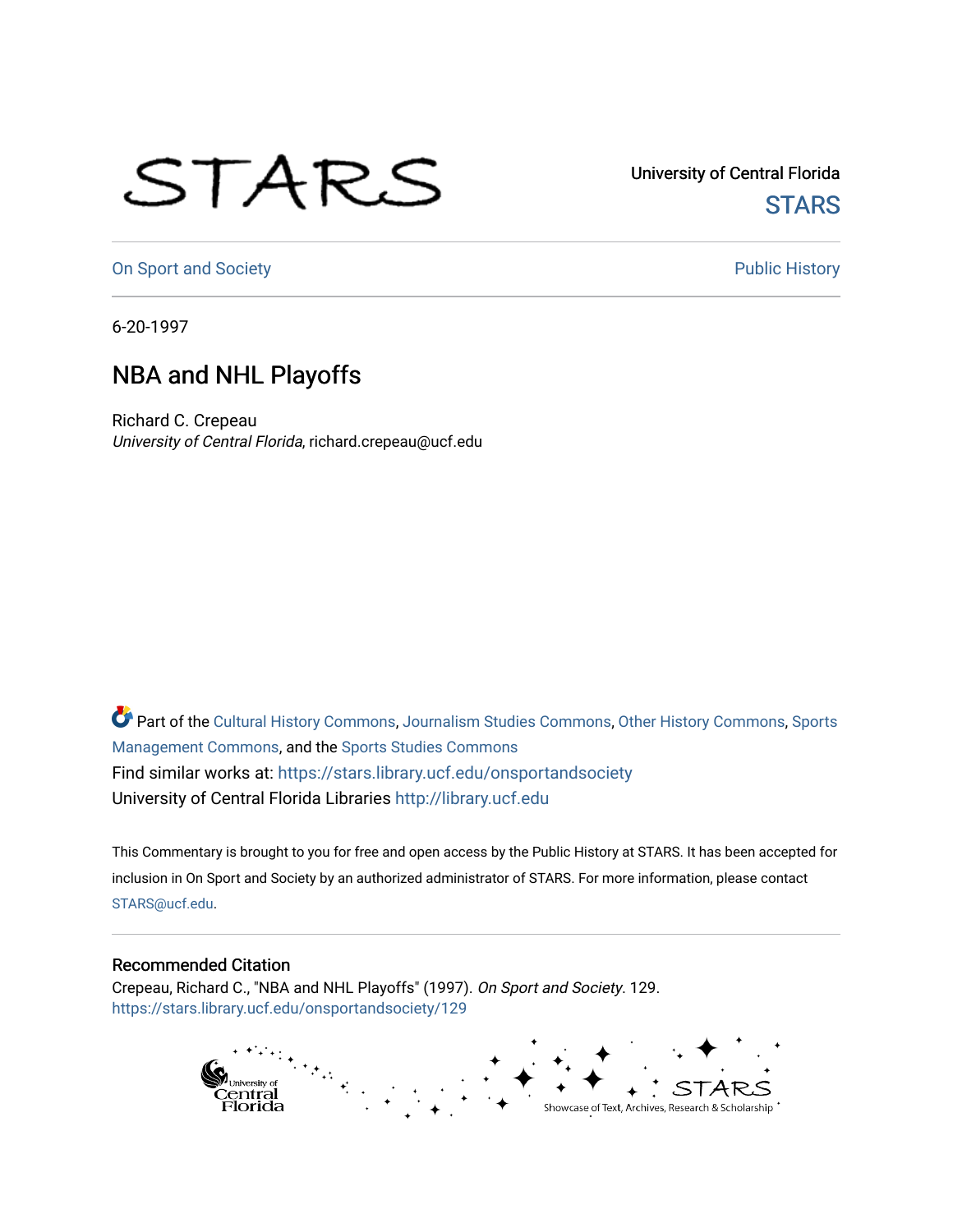## SPORT AND SOCIETY FOR H-ARETE FRIDAY JUNE 20, 1997

Now that the Michael Jordan Invitational Tournament has ended it might be a good time to look at some of the highlights of both the NBA and NHL playoffs. Once again Michael set new standards of performance, and once again he proved how important he is to the Bulls' success. Twice during the finals he took games away from the Jazz, once with a buzzer-beater and once with a performance that has extended the Michael legend to another level. The buzzer beaters have happened so often that they are nearly yawners, and in fact the pass to Steve Kerr at the end of the final game may have been more exciting because the shot was more in doubt. The battle with illness in game five was the stuff of legends.

In several games throughout the playoffs Michael totally took over the action, and nearly single-handedly defeated the opposition. All of this is remarkable, all of it adds to the legend, but at some point it becomes counterproductive for the NBA, and it could be we are approaching that point.

Unless winning is accompanied by occasional failure the mystery goes out of the action. Competition is essential to sport, and when one team dominates, the competitive element is taken out of the game. In the case of the NBA no one seems to be competitive with the Bulls. There is no real mystery in how a series between the Bulls and a playoff opponent will end. It will end with a Bulls victory, and at least two of the four Bulls wins in a series will be traced directly to Michael Jordan. The Civic celebration will follow on the streets of Chicago in mid-June.

While the Bulls were doing the usual in the NBA Playoffs, the Detroit Red Wings were doing what no one thought they would, by winning the Stanley Cup. Conventional wisdom had the Colorado Avalanche repeating, more than likely defeating the Philadelphia Flyers in a struggle in the finals. Instead Colorado never got there, as Detroit beat them soundly. The Wings then came back to sweep the Flyers in a shocker.

The Detroit Red Wing victory was a victory of sorts for the more open style of hockey which seems to be dying in the NHL. In part the Wings won because they were able to skate circles around the bigger, tougher and stronger Philadelphia Flyers, who seemed determined to restore the goon hockey of the 70s played by the Broad Street Bullies. For the most part Detroit didn't stand still long enough to get smashed or cross-checked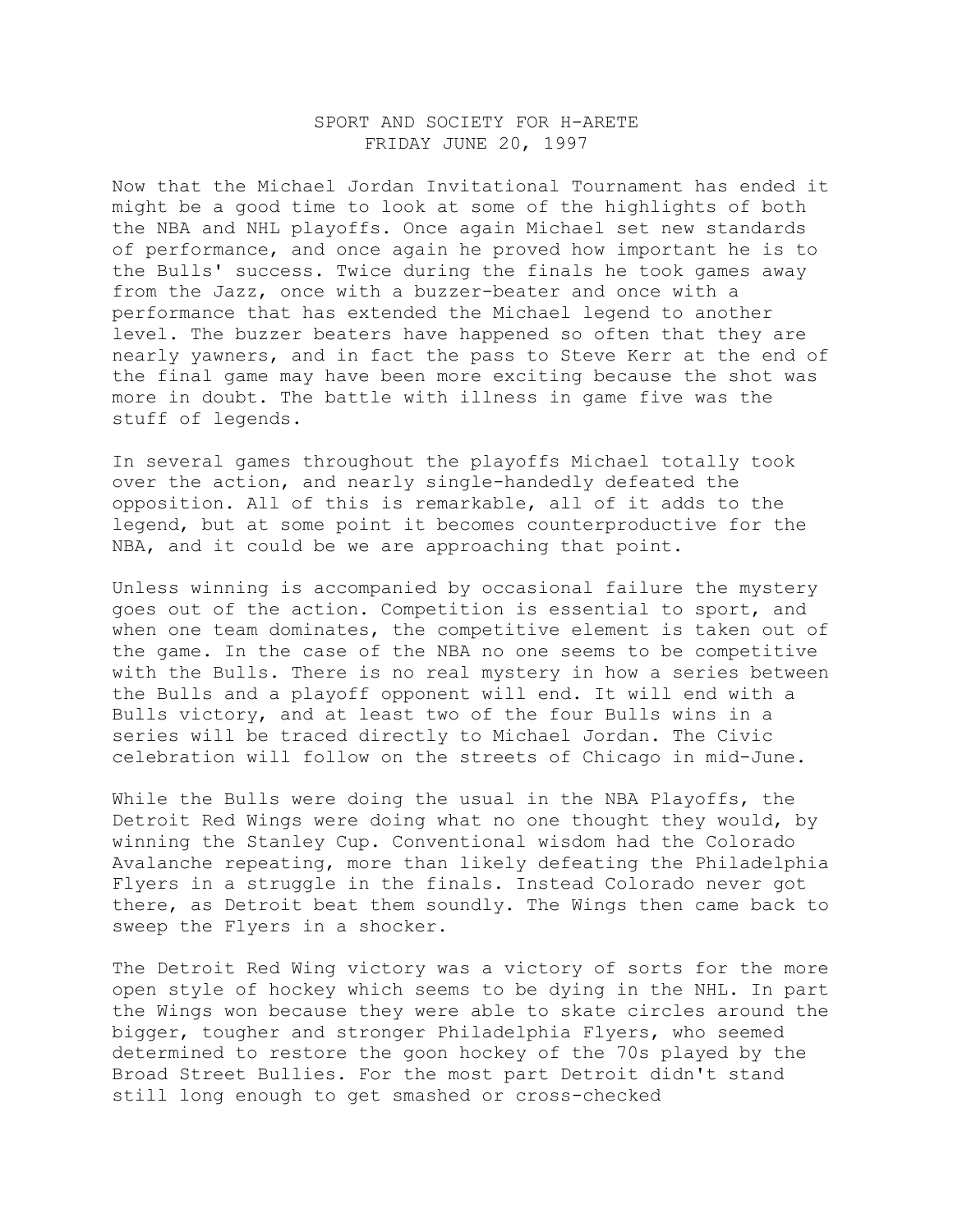into oblivion, as the bigger and stronger Flyers had done to everyone else.

It looked like the Flyers would simply overpower the Wings, beat them silly, and take home Lord Stanley's Cup. The Red Wings with their European and Red Army cast saved us, if only temporarily, from this retrogression. When the Russians were on the ice together there were moments of pure nostalgia and beauty as the game opened up with passing and skating and showed a flow that is increasingly difficult to find in the NHL. The morons in the stands in Philadelphia responded to the whipping their Flyers were taking by chanting "USA, USA." But then we have come to expect this sort of thing in the City of Brotherly Love.

Scoring has been on the decline in the past couple of years and the trend continued. The reason is simple. Clutching and grabbing, slugging and mugging, bring this beautiful and violent sport to a grinding halt. The result is hard hits and little flow, more stitches and more dental work, and a steady decline in goals.

The NBA is going through a similar scenario of clutch and grab, push and shove, elbow and punch basketball, which is having nearly the same impact. During the regular season scoring was down, and during the playoffs it was down further with the Bulls and Jazz, two of the leading scoring teams in the NBA, providing us with the second lowest playoff game point total in NBA shotclock history. Showtime has become slowtime.

During the Detroit Tiger-Seattle Mariners baseball game on Saturday night during the Cup Final someone threw an octopus into centerfield. Ken Griffey did not field it cleanly, in fact did not field it at all. Perhaps he didn't understand the meaning of the gesture. In Detroit the octopus is a symbol of the eight victories it once took to win the Stanley Cup Final. However in the last two years the Octopus may have become the perfect symbol of the clutch and grab hockey that has emerged in the NHL, and the clutch and grab basketball that has surfaced in the NBA.

Finally it should be noted that with these victories Scotty Bowman and Phil Jackson enter the elite of professional sports managers in North America. Bowman has won seven Stanley Cups, only one less than his mentor Toe Blake, and has coached three different teams to championships. This had never been done by anyone in the major professional sports. Phil Jackson has won his fifth NBA championship and is now second only to the